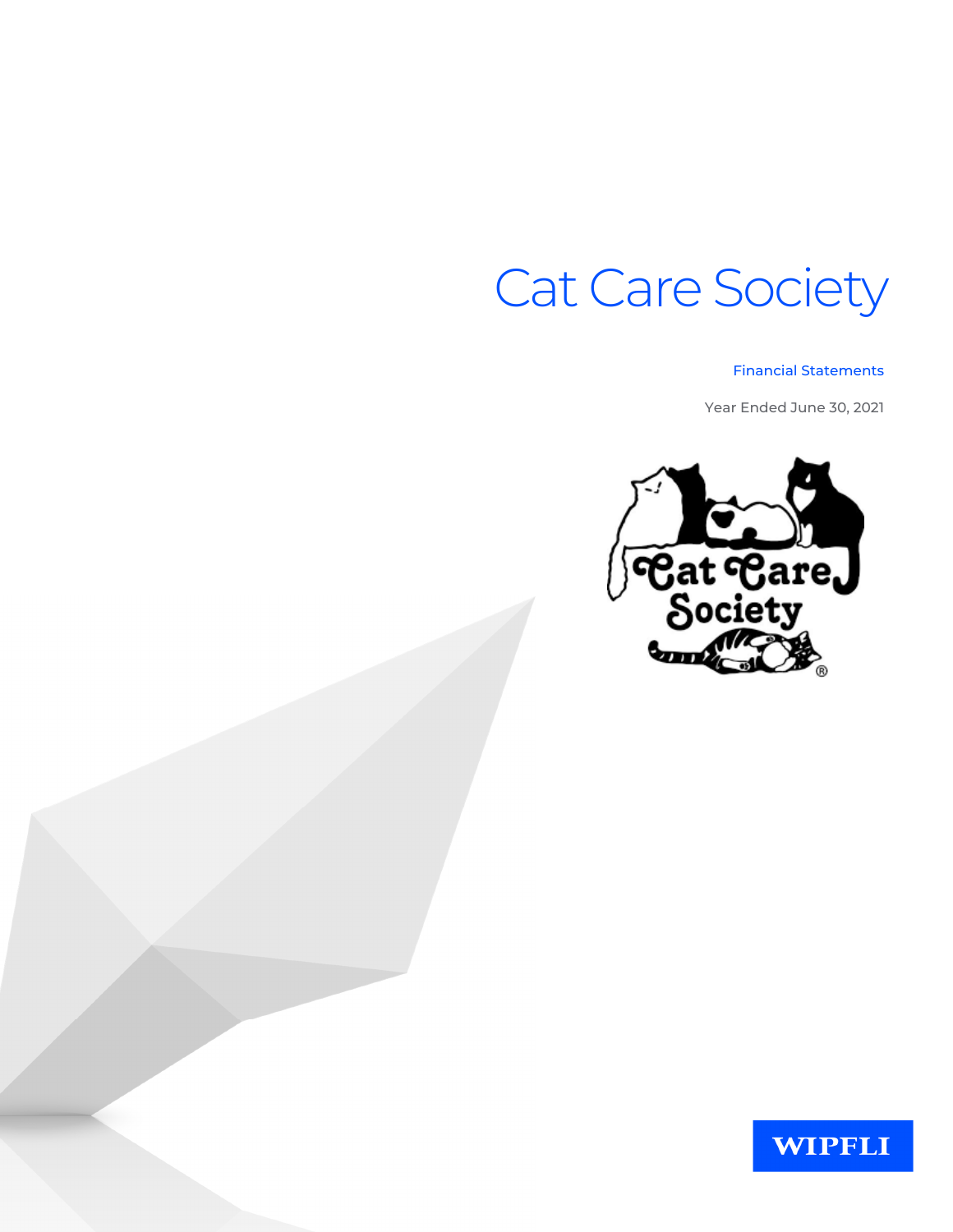# Page

| <b>FINANCIAL STATEMENTS</b> |  |
|-----------------------------|--|
|                             |  |
|                             |  |
|                             |  |
|                             |  |
|                             |  |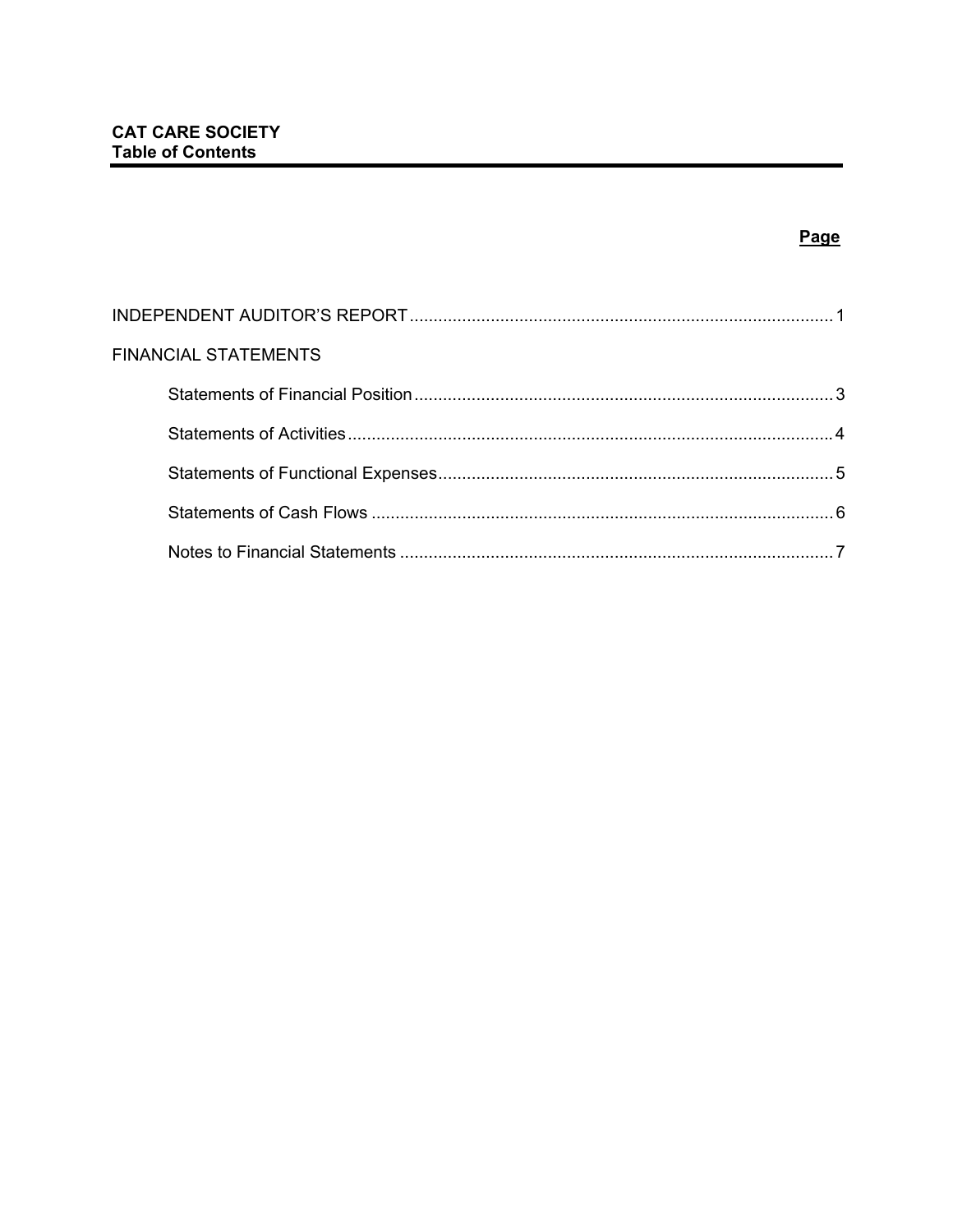

# **INDEPENDENT AUDITOR'S REPORT**

To the Board of Directors Cat Care Society Lakewood, Colorado

We have audited the accompanying financial statements of Cat Care Society which comprise the statement of financial position as of June 30, 2021, and the related statements of activities, functional expenses, and cash flows for the year then ended, and the related notes to the financial statements.

## **Management's Responsibility for the Financial Statements**

Management is responsible for the preparation and fair presentation of these financial statements in accordance with accounting principles generally accepted in the United States; this includes the design, implementation, and maintenance of internal control relevant to the preparation and fair presentation of financial statements that are free from material misstatement, whether due to fraud or error.

## **Auditor's Responsibility**

Our responsibility is to express an opinion on these financial statements based on our audit. We conducted our audit in accordance with auditing standards generally accepted in the United States. Those standards require that we plan and perform the audit to obtain reasonable assurance about whether the financial statements are free from material misstatement.

An audit involves performing procedures to obtain audit evidence about the amounts and disclosures in the financial statements. The procedures selected depend on the auditor's judgment, including the assessment of the risks of material misstatement of the financial statements, whether due to fraud or error. In making those risk assessments, the auditor considers internal control relevant to the entity's preparation and fair presentation of the financial statements in order to design audit procedures that are appropriate in the circumstances, but not for the purpose of expressing an opinion on the effectiveness of the entity's internal control. Accordingly, we express no such opinion. An audit also includes evaluating the appropriateness of accounting policies used and the reasonableness of significant accounting estimates made by management, as well as evaluating the overall presentation of the financial statements.

We believe that the audit evidence we have obtained is sufficient and appropriate to provide a basis for our audit opinion.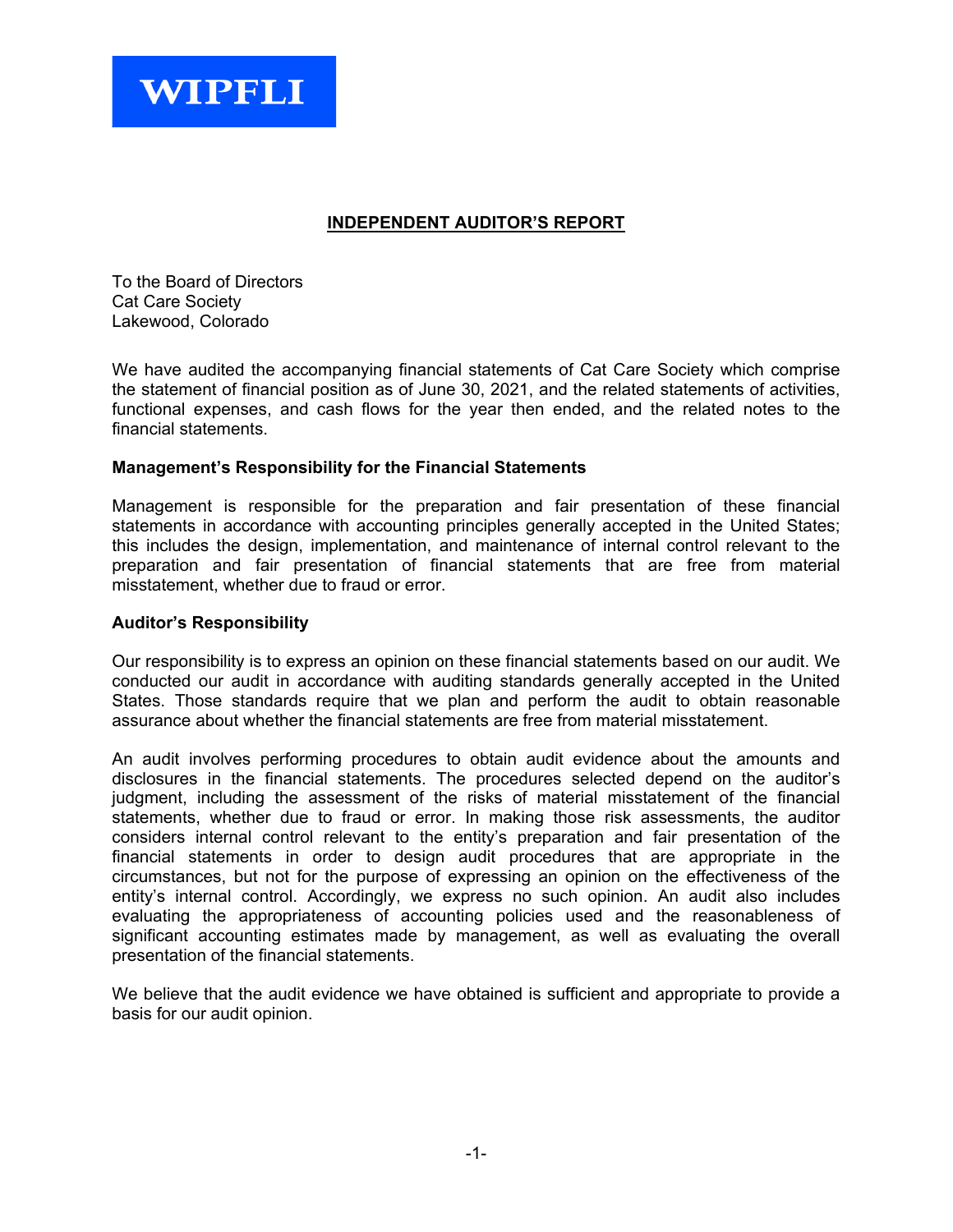# **Opinion**

In our opinion, the financial statements referred to above present fairly, in all material respects, the financial position of Cat Care Society as of June 30, 2021, and the changes in its net assets and its cash flows for the year then ended, in accordance with accounting principles generally accepted in the United States.

# **Report on Summarized Comparative Information**

We have previously audited Cat Care Society's June 30, 2020 financial statements, and we expressed an unmodified audit opinion on those audited financial statements in our report dated October 9, 2020. In our opinion, the summarized comparative information presented herein as of and for the year ended June 30, 2020, is consistent, in all material respects, with the audited financial statements from which it has been derived.

Wippei LLP

Wipfli LLP Denver, Colorado

October 6, 2021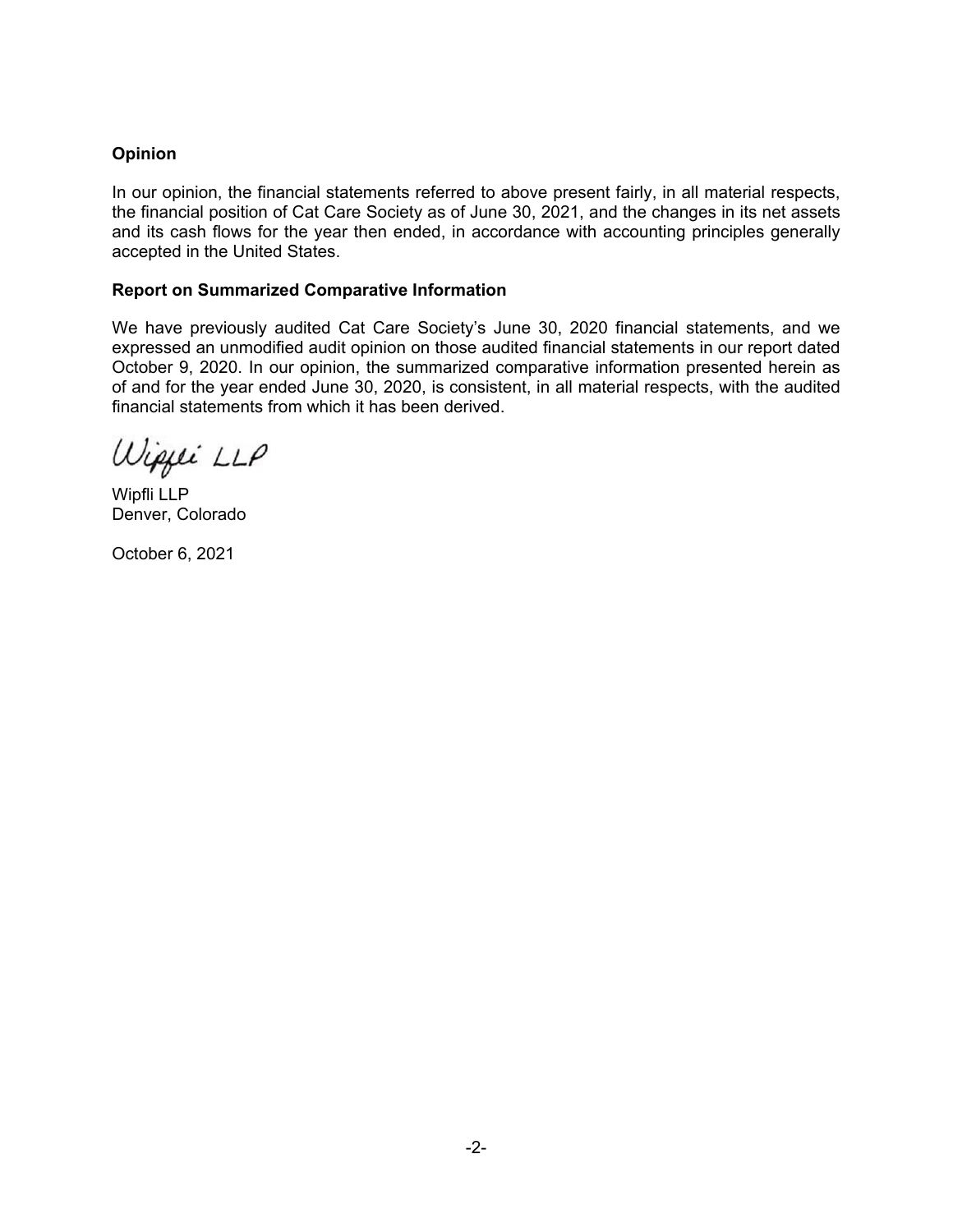# **Statements of Financial Position June 30, 2021 (With Summarized Financial Information as of June 30, 2020)**

| <b>ASSETS</b>                                   |                 |               |           |
|-------------------------------------------------|-----------------|---------------|-----------|
|                                                 | 2021            |               | 2020      |
| <b>Assets</b>                                   |                 |               |           |
| Cash and cash equivalents                       | \$<br>503,953   | \$            | 544,816   |
| Contributions receivable                        | 25,092          |               | 41,800    |
| Prepaid event costs                             | 17,733          |               | 4,493     |
| Inventory                                       | 8,650           |               | 8,300     |
| Investments                                     | 1,070,102       |               | 495,945   |
| Property and equipment, net                     | 1,217,024       |               | 1,244,731 |
| Beneficial interest in assets held by Community |                 |               |           |
| <b>First Foundation</b>                         | 41,103          |               | 34,507    |
| <b>Total Assets</b>                             | \$<br>2,883,657 | $\mathfrak s$ | 2,374,592 |
| <b>LIABILITIES AND NET ASSETS</b>               |                 |               |           |
| Liabilities                                     |                 |               |           |
| Accounts payable                                | \$<br>15,723    | \$            | 17,210    |
| Accrued payroll liabilities                     | 57,486          |               | 34,223    |
| Deferred event revenues                         | 17,460          |               | 1,375     |
| <b>Total Liabilities</b>                        | 90,669          |               | 52,808    |
| <b>Net Assets</b>                               |                 |               |           |
| Without donor restrictions:                     |                 |               |           |
| Operating                                       | 1,509,769       |               | 1,000,746 |
| Net investment in fixed assets                  | 1,217,024       |               | 1,244,731 |
| Total net assets without donor restrictions     | 2,726,793       |               | 2,245,477 |
| With donor restrictions                         | 66,195          |               | 76,307    |
| <b>Total Net Assets</b>                         | 2,792,988       |               | 2,321,784 |
| <b>Total Liabilities and Net Assets</b>         | \$<br>2,883,657 | \$            | 2,374,592 |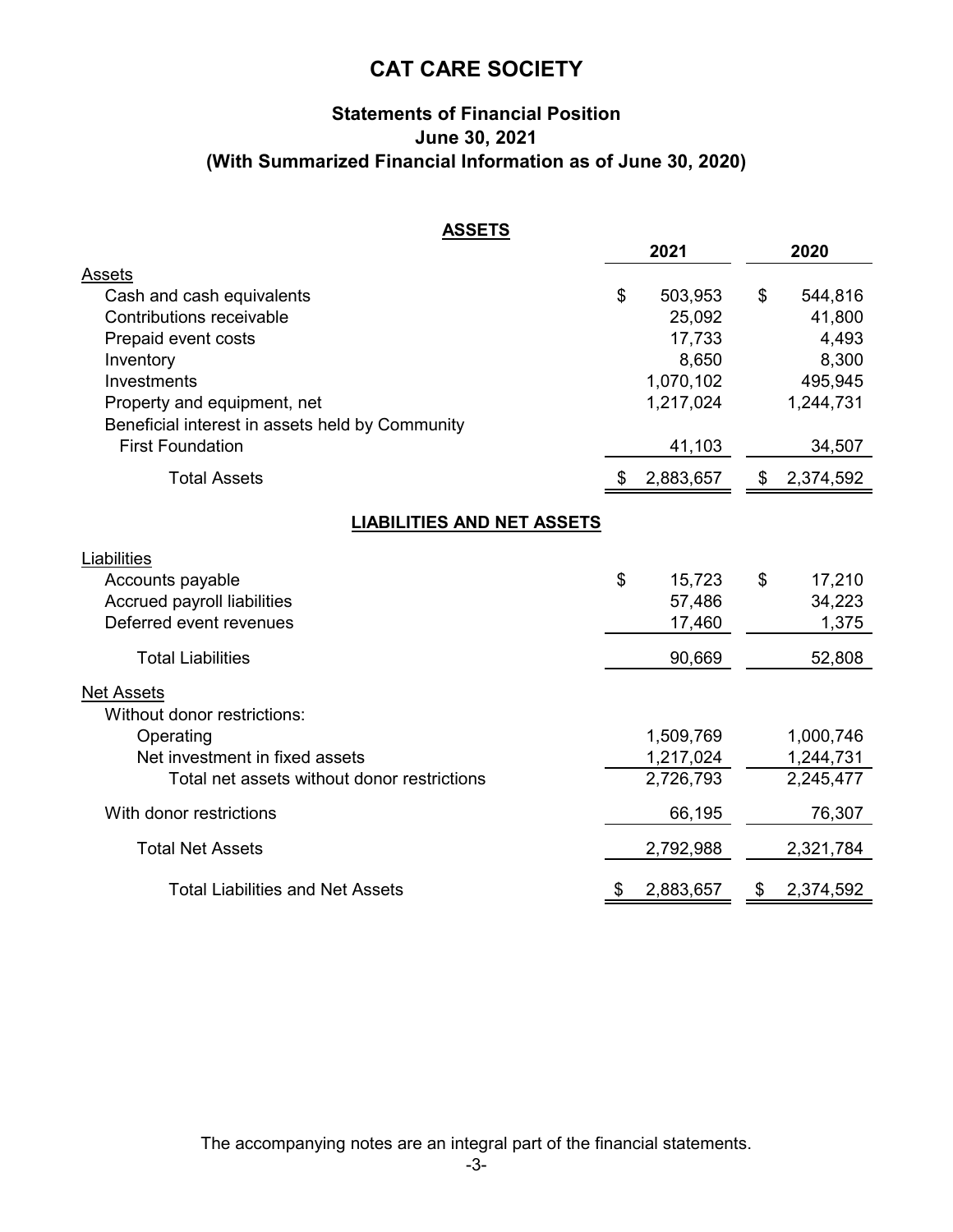# **Statements of Activities Year Ended June 30, 2021 (With Summarized Financial Information for the Year Ended June 30, 2020)**

|                                         |                     | 2021                |               |               |
|-----------------------------------------|---------------------|---------------------|---------------|---------------|
|                                         | Without             | With                |               |               |
|                                         | Donor               | Donor               |               |               |
|                                         | <b>Restrictions</b> | <b>Restrictions</b> | Total         | 2020          |
| <b>Support and Revenue</b>              |                     |                     |               |               |
| Contributions and grants                | \$<br>588,466       | \$                  | \$<br>588,466 | 500,253<br>\$ |
| <b>Bequests</b>                         | 789,285             |                     | 789,285       | 570,292       |
| Program service fees                    | 62,868              |                     | 62,868        | 46,835        |
| Special events, net                     |                     |                     |               | 139,857       |
| Product sales, net                      | 7,220               |                     | 7,220         | 10,582        |
| Investment income                       | 116,184             |                     | 116,184       | 5,752         |
| Change in beneficial interest in assets |                     |                     |               |               |
| held by Community First Foundation      |                     | 7,258               | 7,258         | 1,186         |
| Other                                   | 50                  |                     | 50            | 545           |
| Net assets released from restrictions   | 17,370              | (17, 370)           |               |               |
| <b>Total Support and Revenue</b>        | 1,581,443           | (10, 112)           | 1,571,331     | 1,275,302     |
| <b>Expenses</b>                         |                     |                     |               |               |
| Program Services:                       |                     |                     |               |               |
| Shelter/adoption/education              | 733,873             |                     | 733,873       | 682,554       |
|                                         |                     |                     |               |               |
| <b>Total Program Services</b>           | 733,873             |                     | 733,873       | 682,554       |
| <b>Supporting Services:</b>             |                     |                     |               |               |
| Management and general                  | 231,490             |                     | 231,490       | 181,694       |
| Fundraising                             | 134,764             |                     | 134,764       | 124,632       |
| <b>Total Supporting Services</b>        | 366,254             |                     | 366,254       | 306,326       |
| <b>Total Expenses</b>                   | 1,100,127           |                     | 1,100,127     | 988,880       |
|                                         |                     |                     |               |               |
| <b>Change in Net Assets</b>             | 481,316             | (10, 112)           | 471,204       | 286,422       |
| NET ASSETS, Beginning of Year           | 2,245,477           | 76,307              | 2,321,784     | 2,035,362     |
| NET ASSETS, End of Year                 | \$2,726,793         | 66,195<br>\$        | \$2,792,988   | \$2,321,784   |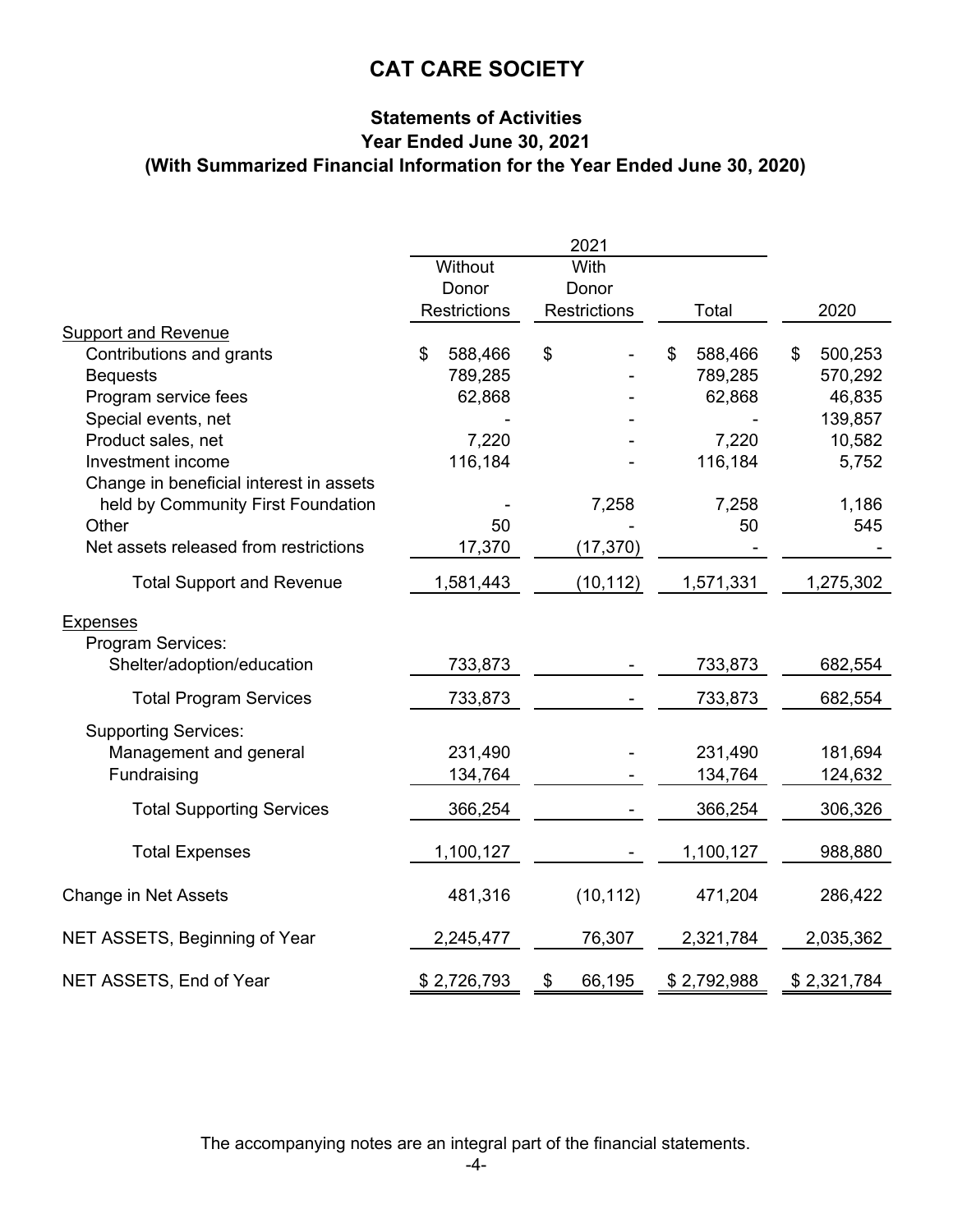# **Statements of Functional Expenses Year Ended June 30, 2021 (With Summarized Financial Information for the Year Ended June 30, 2020)**

|                                                                                                              | Program       |                                          |               |                   |                   |
|--------------------------------------------------------------------------------------------------------------|---------------|------------------------------------------|---------------|-------------------|-------------------|
|                                                                                                              | Services      | <b>Supporting Services</b><br>Management |               | Total             | Total             |
|                                                                                                              | Shelter/      |                                          |               | <b>Year Ended</b> | <b>Year Ended</b> |
|                                                                                                              | Adoption/     | and                                      | Fund-         | June 30,          | <b>June 30,</b>   |
|                                                                                                              | Education     | General                                  | Raising       | 2021              | 2020              |
| <b>Salaries</b>                                                                                              | 404,486<br>\$ | 155,814<br>\$                            | 47,573<br>\$  | \$<br>607,873     | \$<br>544,375     |
| Employee benefits                                                                                            | 20,970        | 8,060                                    | 2,456         | 31,486            | 29,991            |
| Payroll taxes                                                                                                | 29,959        | 11,516                                   | 3,509         | 44,984            | 39,154            |
| Total salaries and                                                                                           |               |                                          |               |                   |                   |
| related expenses                                                                                             | 455,415       | 175,390                                  | 53,538        | 684,343           | 613,520           |
| Veterinary services and medication                                                                           | 141,855       |                                          |               | 141,855           | 123,439           |
| Supplies                                                                                                     | 43,024        | 2,476                                    | 379           | 45,879            | 32,534            |
| Repairs and maintenance                                                                                      | 26,789        | 3,527                                    | 1,376         | 31,692            | 31,306            |
| Contract and professional fees                                                                               | 9,525         | 7,398                                    | 6,829         | 23,752            | 23,250            |
| <b>Utilities</b>                                                                                             | 18,860        | 2,560                                    | 1,482         | 22,902            | 24,143            |
| Fundraising expenses                                                                                         |               |                                          | 20,513        | 20,513            | 19,883            |
| Publications                                                                                                 |               |                                          | 14,219        | 14,219            | 8,025             |
| Miscellaneous                                                                                                | 561           | 9,817                                    |               | 10,378            | 4,177             |
| Telephone and internet                                                                                       | 3,490         | 2,999                                    | 2,999         | 9,488             | 8,758             |
| Insurance expense                                                                                            | 3,033         | 2,944                                    | 2,944         | 8,921             | 6,955             |
| <b>Bank fees</b>                                                                                             | 3,471         | 164                                      | 4,779         | 8,414             | 8,625             |
| Cost of product sales                                                                                        | 7,106         |                                          |               | 7,106             | 7,446             |
| Dues and subscriptions                                                                                       | 3,811         | 2,563                                    | 159           | 6,533             | 7,270             |
| Equipment and software                                                                                       | 1,361         | 735                                      | 4,007         | 6,103             | 7,893             |
| Postage                                                                                                      | 347           | 257                                      | 909           | 1,513             | 2,247             |
| Taxes and license fees                                                                                       | 742           | 65                                       | 65            | 872               | 1,425             |
| Education and training                                                                                       | 226           | 219                                      | 219           | 664               | 1,895             |
| Advertising                                                                                                  | 418           | 47                                       | 18            | 483               | 1,441             |
| Volunteer                                                                                                    | 108           | 105                                      | 105           | 318               | 1,383             |
| Cost of direct benefit to donors                                                                             |               |                                          |               |                   | 45,050            |
| Conferences                                                                                                  |               |                                          |               |                   | 401               |
|                                                                                                              | 720,142       | 211,266                                  | 114,540       | 1,045,948         | 981,066           |
| Depreciation                                                                                                 | 20,837        | 20,224                                   | 20,224        | 61,285            | 60,310            |
| Total expenses by function                                                                                   | 740,979       | 231,490                                  | 134,764       | 1,107,233         | 1,041,376         |
| Less: expenses included with revenues<br>on the statements of activities<br>Cost of direct benefit to donors |               |                                          |               |                   | (45,050)          |
| Cost of product sales                                                                                        |               |                                          |               |                   |                   |
|                                                                                                              | (7, 106)      |                                          |               | (7, 106)          | (7, 446)          |
| Total expenses included in the expense<br>section on the statements of activities                            | 733,873<br>S. | \$231,490                                | 134,764<br>\$ | \$1,100,127       | 988,880<br>-\$    |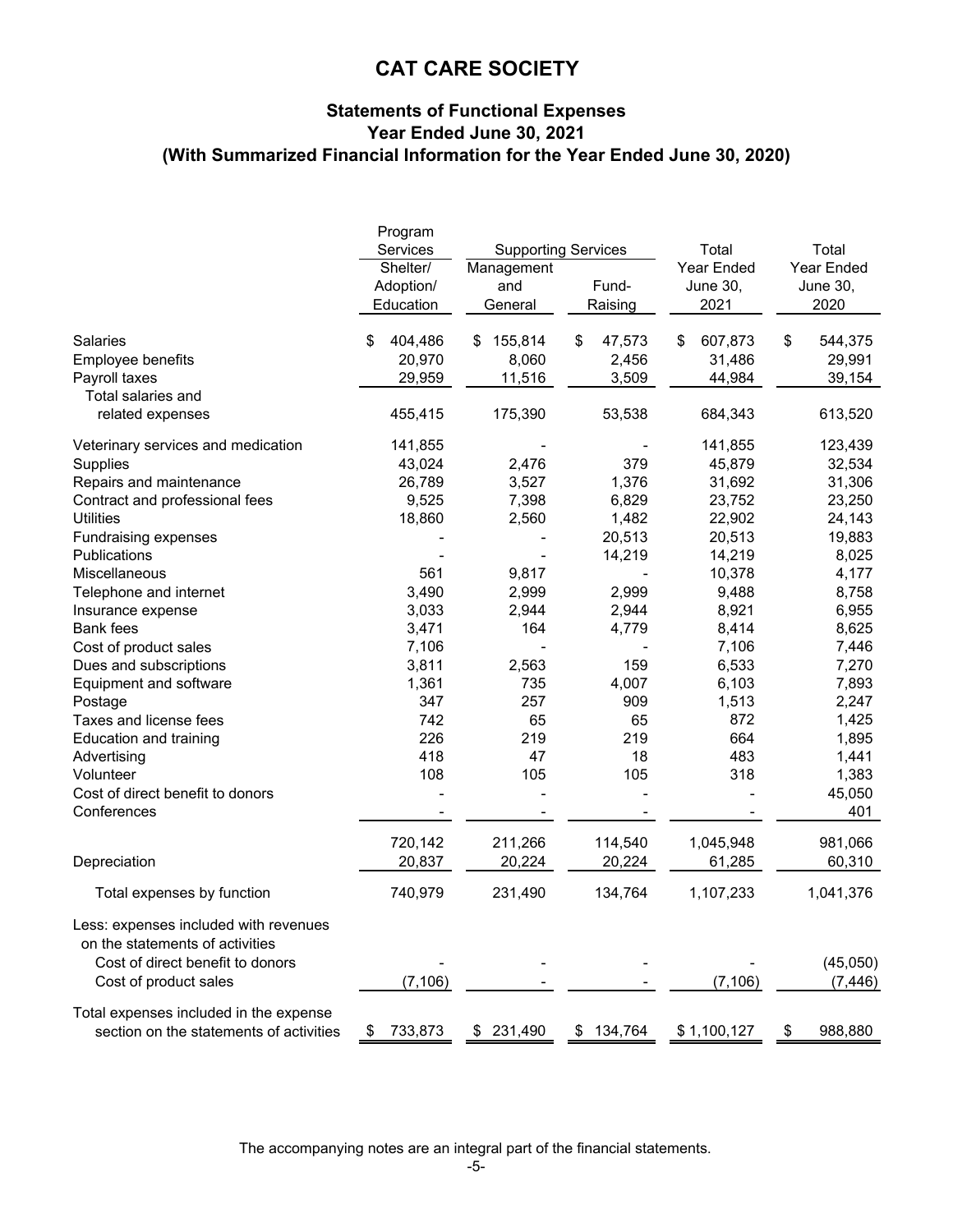# **Statements of Cash Flows Year Ended June 30, 2021**

# **(With Summarized Financial Information for the Year Ended June 30, 2020)**

|                                                      | 2021          | 2020          |
|------------------------------------------------------|---------------|---------------|
| <b>Cash Flows From Operating Activities</b>          |               |               |
| Change in net assets                                 | \$<br>471,204 | \$<br>286,422 |
| Adjustments to reconcile change in net assets to net |               |               |
| cash flows from operating activities:                |               |               |
| Depreciation                                         | 61,285        | 60,310        |
| Investment income                                    | (116, 184)    | (5, 752)      |
| Change in beneficial interest in assets              |               |               |
| held by Community First Foundation                   | (7, 258)      | (1, 186)      |
| Change in operating assets and liabilities:          |               |               |
| Accounts receivable                                  |               | 550           |
| Contributions receivable                             | 16,708        | 3,366         |
| Prepaid event costs                                  | (13, 240)     | 5,632         |
| Inventory                                            | (350)         | (1,711)       |
| Accounts payable                                     | (1, 487)      | (2,966)       |
| Accrued payroll liabilities                          | 23,263        | 10,990        |
| Deferred event revenues                              | 16,085        | (17, 445)     |
| Net Cash Flows From Operating Activities             | 450,026       | 338,210       |
| <b>Cash Flows From Investing Activities</b>          |               |               |
| Purchase of property and equipment                   | (33, 578)     | (10,087)      |
| Purchase of investments                              | (472, 802)    | (2,306)       |
| Sale of investments                                  | 14,829        |               |
| <b>Distributions from Community First Foundation</b> | 662           | 627           |
| Net Cash Flows From Investing Activities             | (490,889)     | (11, 766)     |
| Net Change in Cash and Cash Equivalents              | (40, 863)     | 326,444       |
| CASH AND CASH EQUIVALENTS, beginning of year         | 544,816       | 218,372       |
| CASH AND CASH EQUIVALENTS, end of year               | \$<br>503,953 | \$<br>544,816 |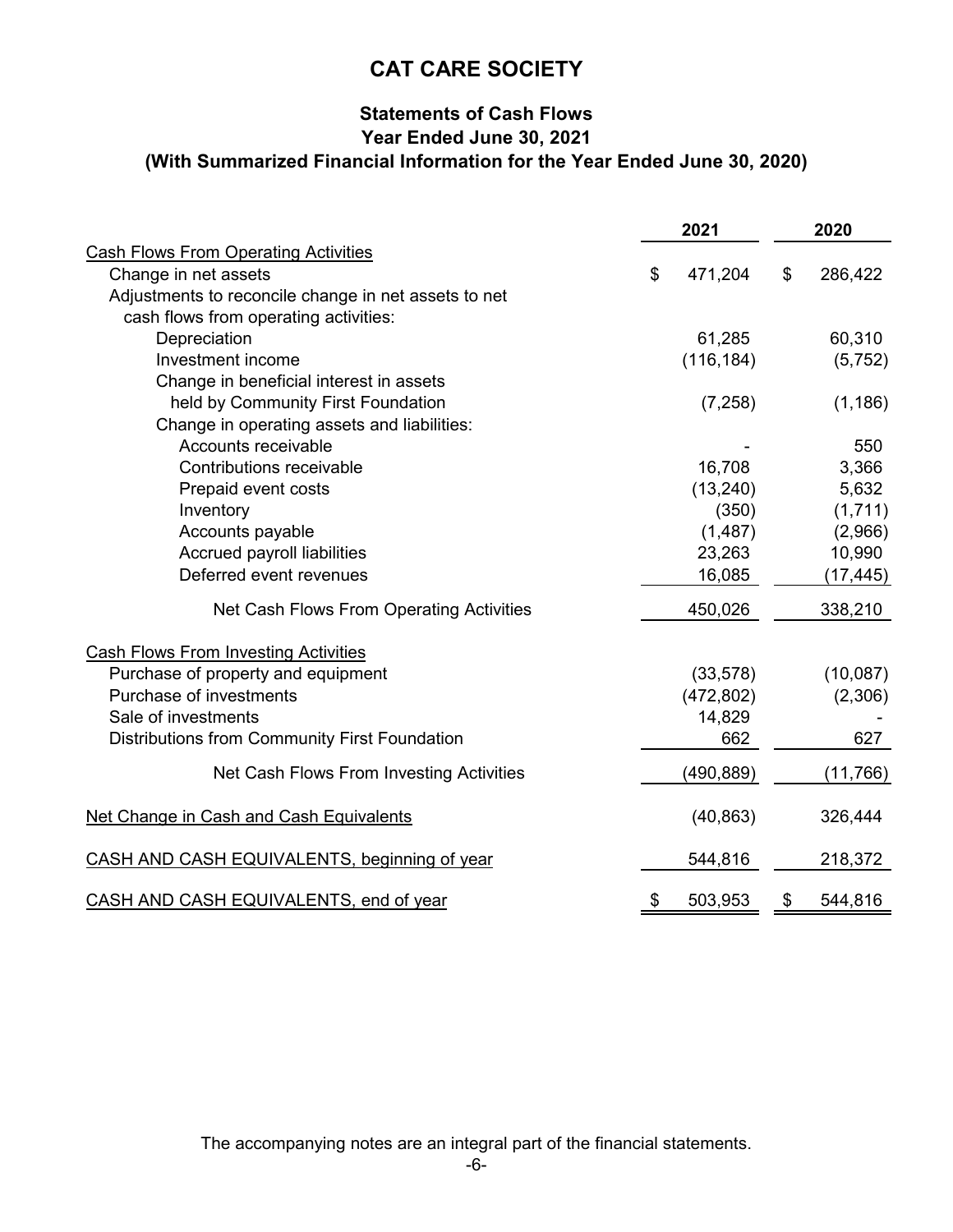#### *Nature of the Organization*

Cat Care Society (the "Organization") is located in Lakewood, Colorado, and was incorporated in 1981 as a nonprofit corporation under the laws of the State of Colorado. The Organization was established in order to improve the quality of life for homeless, injured, and abused cats in the Denver metropolitan area. The Organization operates a cage-free shelter, sponsors educational programs to promote public awareness, and actively seeks qualified homes for the cats it receives.

## *Basis of Accounting*

The accompanying financial statements have been prepared on the accrual basis of accounting in accordance with accounting principles generally accepted in the United States ("GAAP") and, accordingly, reflect all significant receivables, payables, and other liabilities.

#### *Net Assets*

Net assets and revenues, expenses, gains, and losses are classified based on the existence or absence of donor-imposed restrictions. Accordingly, net assets of the Organization and changes therein are classified and reported as follows:

*Net assets without donor restrictions:* net assets available for use in general operations and not subject to donor restrictions.

*Net assets with donor restrictions:* net assets subject to donor or certain grantor-imposed restrictions. Some donor-imposed restrictions are temporary in nature, such as those that will be met by the passage of time, long-lived assets placed in service, or other events specified by the donor. Other explicit donor-imposed restrictions are perpetual in nature, where the donor stipulates that resources be maintained in perpetuity. Donor imposed restrictions are released when a restriction expires, that is, when the stipulated time has elapsed, when the stipulated purpose for which the resource was restricted has been fulfilled, or both.

#### *Use of Estimates*

The preparation of financial statements in conformity with GAAP requires management to make estimates and assumptions that affect the reported amounts of assets and liabilities at the date of the financial statements and the reported amounts of revenues and expenses during the reporting period. Actual results could differ from those estimates.

## *Functional Allocation of Expenses*

The costs of providing the various programs and supporting services have been summarized on a functional basis in the statements of activities. The statements of functional expenses present the natural classification detail of expenses by function. Accordingly, certain costs have been allocated among the programs and supporting services benefited. Salaries and fringes are allocated based upon estimations of time and effort. Indirect costs such as occupancy and office related expenses are allocated based upon time spent, utilization, and square footage.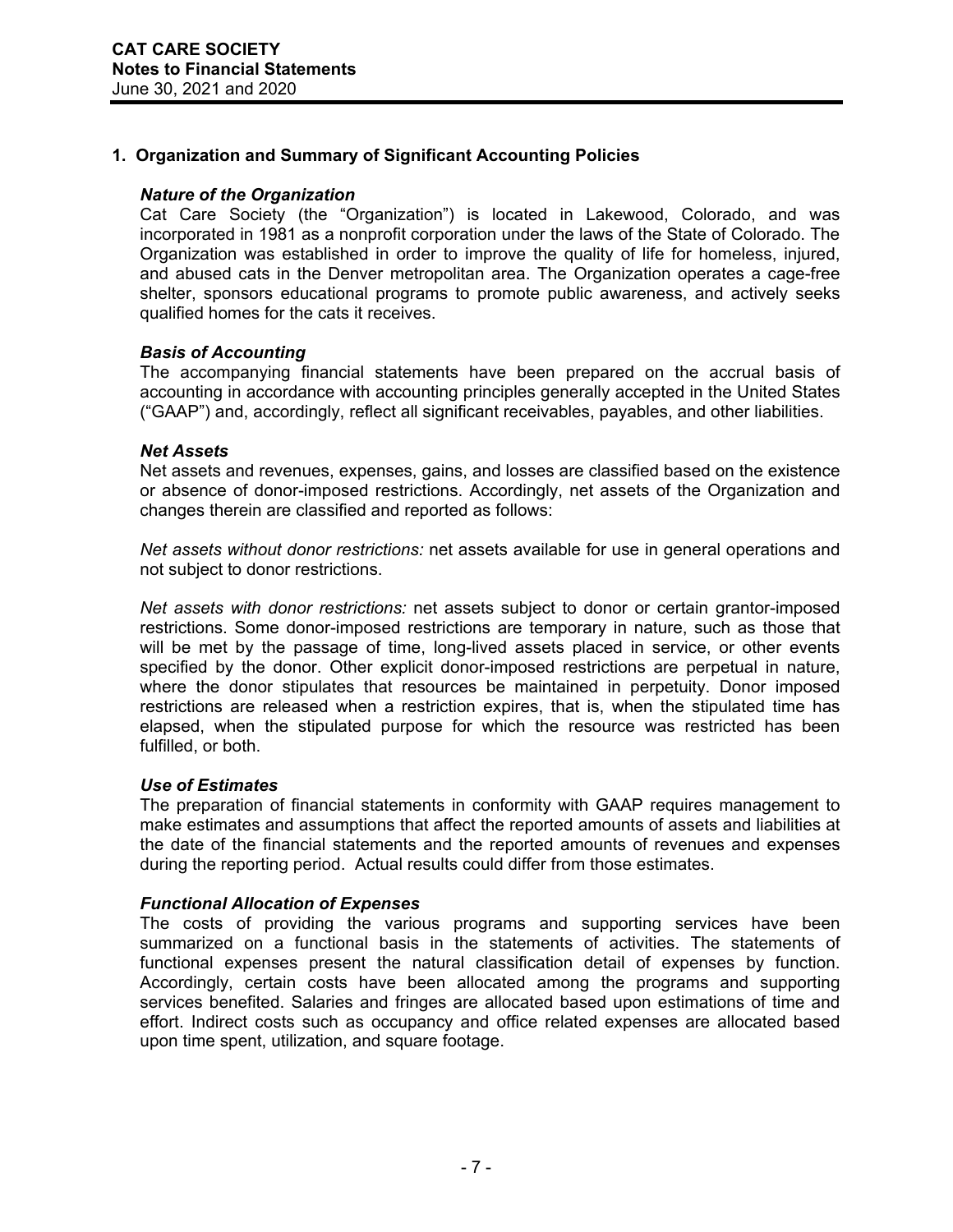#### *Income Taxes*

The Organization is a nonprofit corporation and is exempt from federal and state income taxes under Section 501(c)(3) of the Internal Revenue Code. As such, donors are entitled to a charitable deduction for their contributions to the Organization. Accordingly, the accompanying financial statements contain no provision for income taxes.

The Organization follows *Accounting for Uncertainty in Income Taxes*, which requires the Organization to determine whether a tax position (and related tax benefit) is more-likelythan-not to be sustained upon examination by the applicable taxing authority, based solely on the technical merits of the position. Management has determined that the Organization does not have any uncertain tax positions and associated unrecognized benefits that materially impact the financial statements and related disclosures.

## *Concentration of Credit Risk*

Financial instruments that potentially subject the Organization to concentrations of credit risk consist principally of cash and cash equivalents, receivables, accounts payable, and accrued liabilities. The carrying value of cash and cash equivalents, receivables, accounts payable, and accrued liabilities are considered to be representative of their fair market value, due to the short maturity of these instruments.

The Organization places its cash and cash equivalents with high credit quality financial institutions. At various times during the fiscal year, the Organization's cash balances exceeded the federally insured limits. The Organization has never experienced any losses related to these balances.

Credit risk with respect to receivables is limited due to the number and creditworthiness of the entities from which the amounts are due.

The Organization received over 85% and 95% of its revenues from public support during the years ended June 30, 2021 and 2020, respectively. A significant reduction in the level of such support, if this were to occur, may have an adverse effect on the Organization's programs and activities.

## *Cash and Cash Equivalents*

For purposes of the statements of cash flows, the Organization considers all highly liquid investments with an initial maturity of three months or less to be cash equivalents.

#### *Investments*

The Organization's investments are reflected on the statements of financial position at fair value. Changes in unrealized gains and losses resulting from changes in fair value are reflected in the statements of activities.

Expenses related to investment revenues, including investment management and administrative fees are included as a reduction in investment income in the accompanying statements of activities.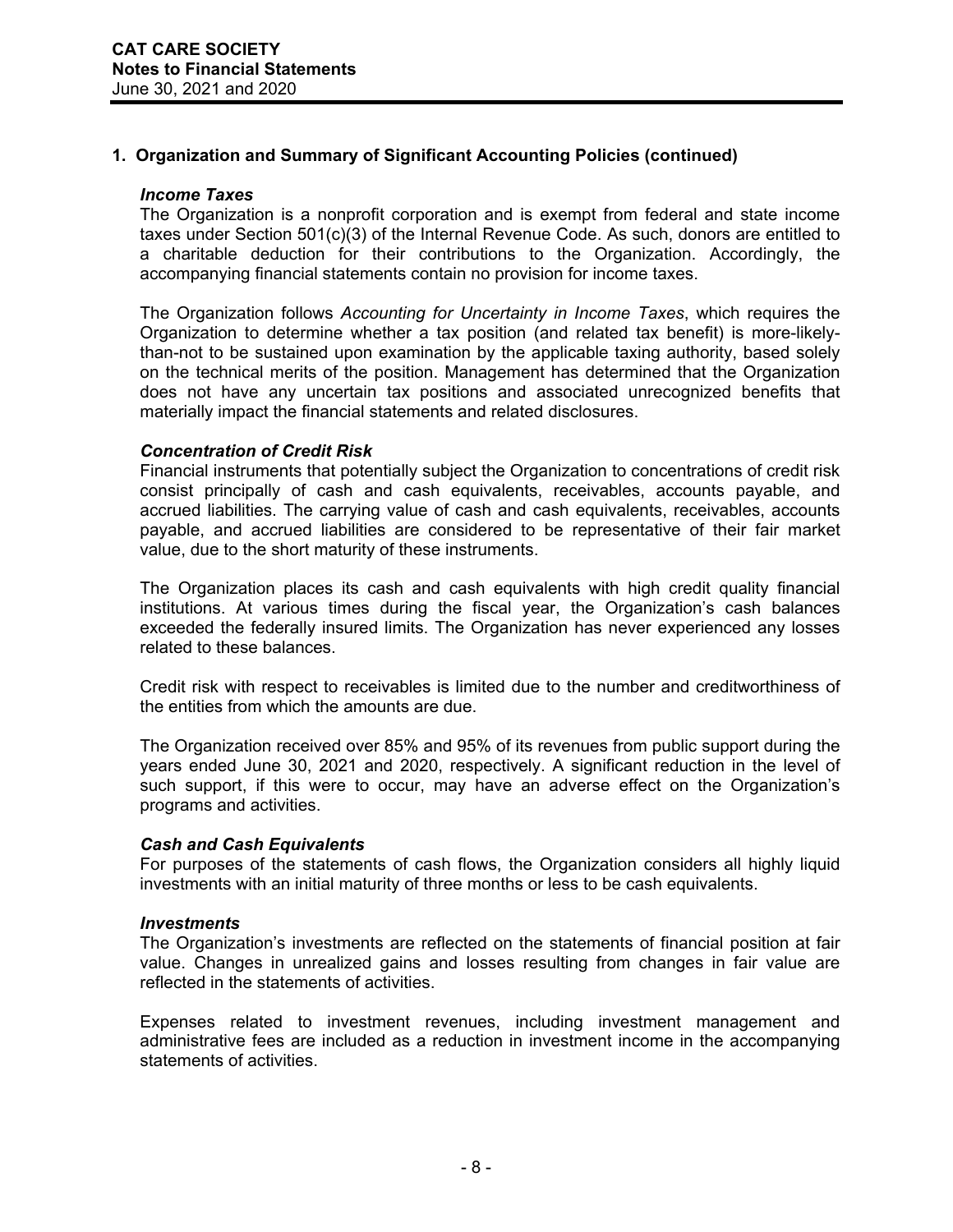## *Contributions Receivable*

The Organization records as contributions receivable unconditional promises to give cash or other assets to the Organization. At June 30, 2021 and 2020, management has deemed all contributions receivable collectible, accordingly, there is no allowance for uncollectible receivables.

## *Inventory*

Inventory consists of items held for resale in the Meow Mart. Items for sale include toys, beds, clothing, furniture, litter, and other similar items used for cat care. Inventory is stated at the lower of cost or net realizable market value.

## *Property and Equipment*

Property and equipment are stated at cost or at the estimated fair value at the date of donation. Assets are depreciated using the straight-line method over the estimated useful lives of the assets as follows:

| <b>Buildings and improvements</b> | 7-40 years |
|-----------------------------------|------------|
| Furniture and equipment           | 5-7 years  |
| Clinic equipment                  | 5-7 years  |
| Website                           | 5 years    |

All assets with a useful life of more than 1 year and a cost of more than \$500 are capitalized, while maintenance and repairs that do not improve or extend the useful lives of the respective assets are expensed currently.

## *Deferred Event Revenues*

Deferred event revenues primarily represent fundraising event income collected before the end of the current fiscal year for the following fiscal year.

## *Contribution Revenue*

Contributions, including promises to give, are considered conditional or unconditional, depending on the nature and existence of any donor or grantor conditions. A contribution or promise to give contains a donor or grantor condition when both of the following are present:

- An explicit identifying of a barrier, that is more than trivial, that must be overcome before the revenue can be earned and recognized.
- An implicit right of return of assets transferred or a right of release of a donor or grantor's obligation to transfer assets promised, if the condition is not met.

Conditional contributions are recognized when the barrier(s) to entitlement are overcome. Unconditional contributions are recognized as revenue when received.

Unconditional contributions or conditional contributions in which the conditions have been substantially met or explicitly waived by the donor are recorded as support with or without donor restrictions, depending on the existence and nature of any donor restrictions. When a restriction expires, net assets with donor restrictions are reclassified to net assets without donor restrictions and reported in the statements of activities as net assets released from restrictions.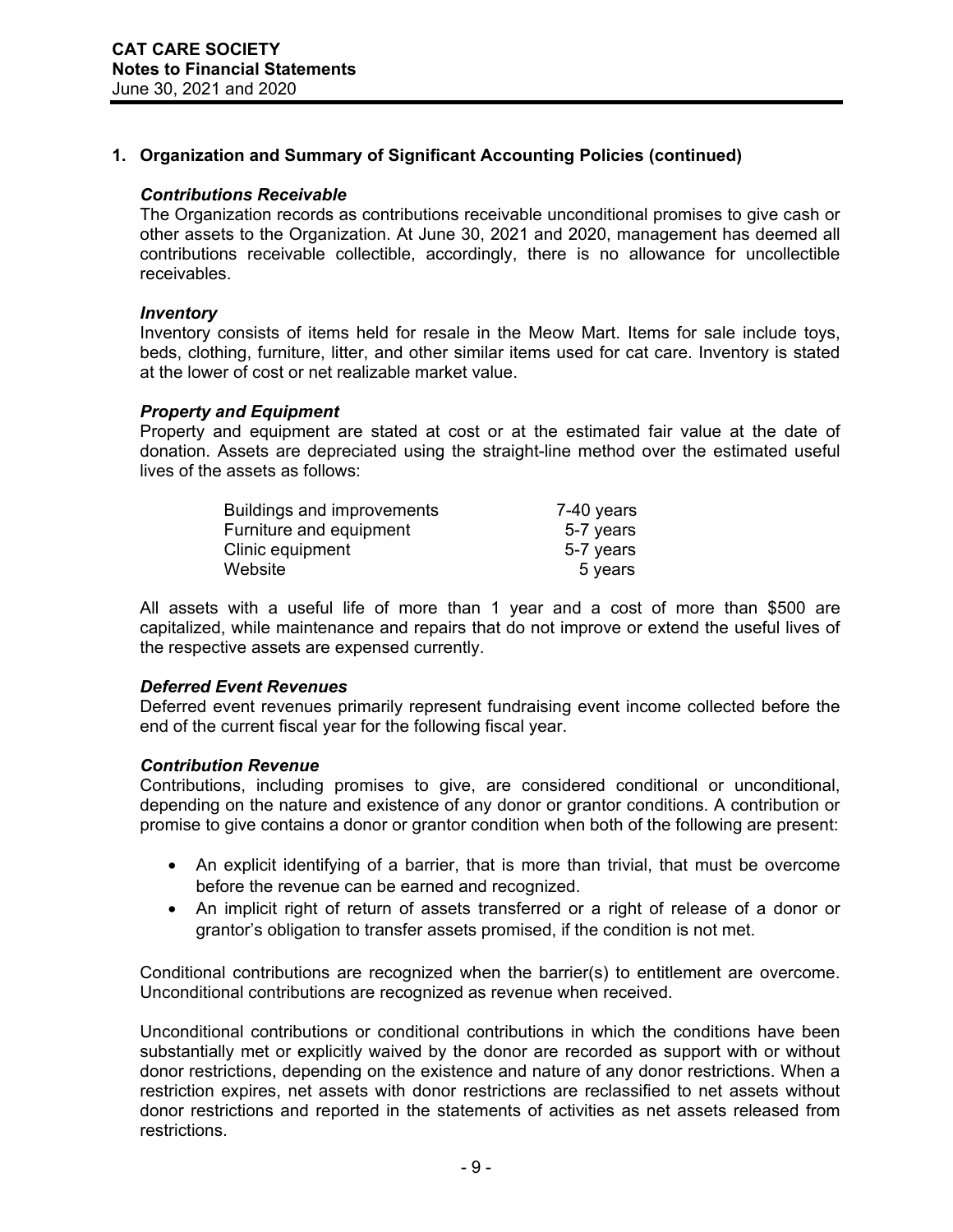#### *Grant Revenue*

Grants are either recorded as contributions or exchange transactions based on criteria contained in the grant award.

Grant Awards That Are Contributions - Grant awards that are contributions are evaluated for conditions and recognized as revenue when conditions in the award are satisfied. Unconditional awards are recognized as revenue when the award is received. Amounts received in which conditions have not been met are reported as refundable grant advances.

Grant Awards That Are Exchange Transactions - Exchange transactions are those in which the resource provider or grantor receives a commensurate value in exchange for goods or services transferred. Revenue is recognized when control of the promised goods or services is transferred to the customer (grantor) in an amount that reflects the consideration to which the entity expects to be entitled in exchange for those goods or services. Amounts received in excess of recognized revenue are reflected as a contract liability.

## *Program Service Fees*

The Organization receives revenues from adoptions, surrenders, and shelter services. Program service fees are reported at the amounts that reflect the consideration to which the Organization expects to be entitled in exchange for providing the services. Revenues are recognized over time when the services are performed.

## *Product Sales*

The Organization sells cat toys, beds, clothing, furniture, litter, and other similar items used for cat care at the Meow Mart. Revenues are recognized at the point of sale when the product is delivered.

## *Donated Materials and Services*

The Organization records the value of donated materials or services when there is an objective basis available to measure their value. The Organization recognized the estimated fair value of contributed services that meet the following criteria:

- The services rendered either create or enhance nonfinancial assets.
- The services received require specialized skills, are provided by individuals possessing those skills, and would typically need to be purchased if not provided by contribution.

A substantial number of volunteers have donated significant amounts of time to the Organization. No amounts have been reflected in the financial statements for these donated services because they do not meet the criteria for recognition.

## *Advertising and Promotion*

Advertising and promotion costs totaled \$483 and \$1,441, for the years ended June 30, 2021 and 2020, respectively. Advertising and promotion costs are expensed as incurred.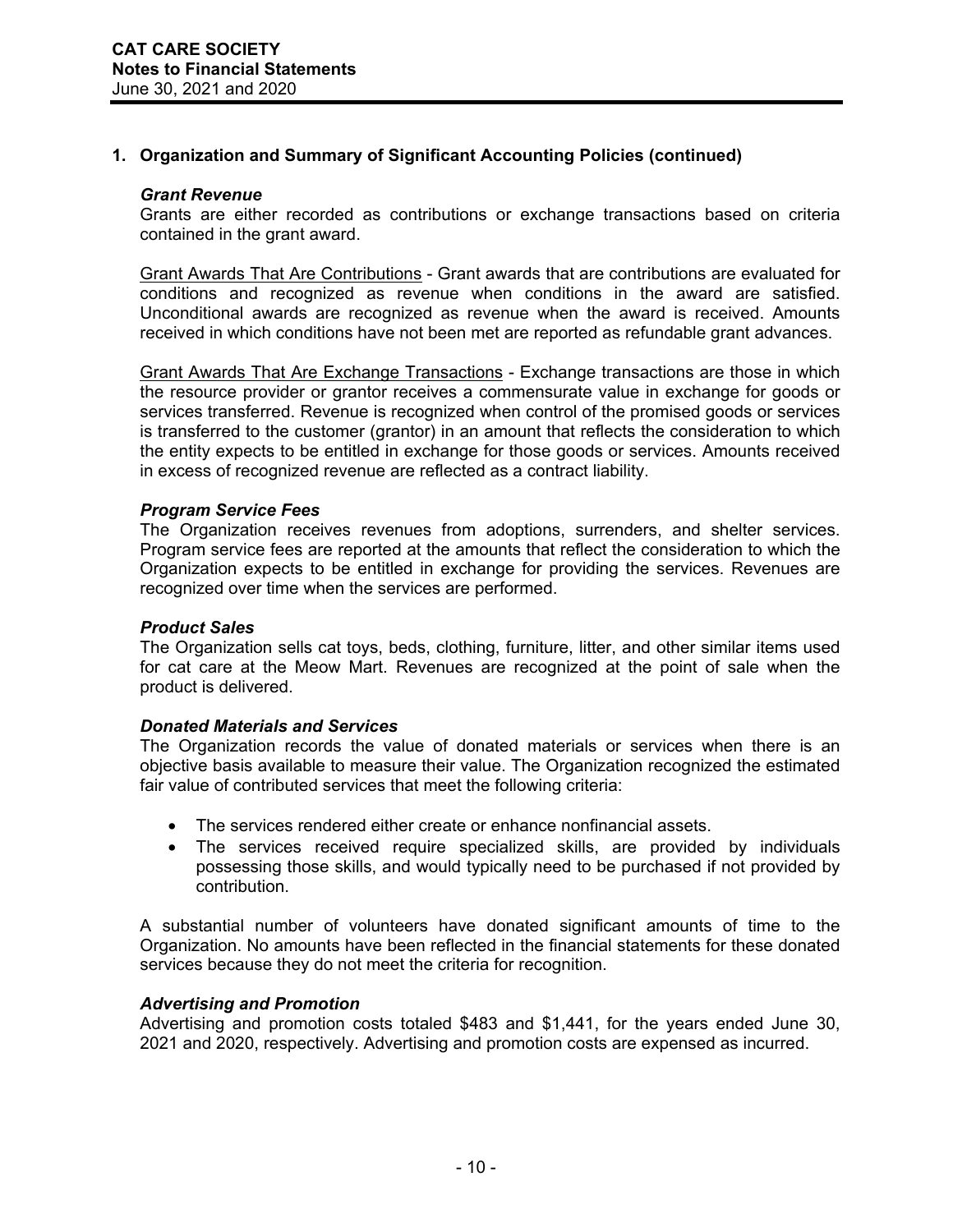#### *Summarized Financial Information*

The financial statements include certain prior year summarized comparative information in total. Such information does not include sufficient details to constitute a presentation in conformity with GAAP. Accordingly, such information should be read in conjunction with the Organization's financial statements for the year ended June 30, 2020, from which the summarized information was derived.

## *Subsequent Events*

In accordance with the *Subsequent Events* Topic of Financial Accounting Standards Board (FASB) Accounting Standards Codification (ASC), management is required to evaluate, through the date the financial statements are issued or available to be issued, events or transactions that may require recognition or disclosure in the financial statements, and to disclose the date through which subsequent events were evaluated. The Organization's financial statements were available to be issued on October 6, 2021, and this is the date through which subsequent events were evaluated.

#### *Upcoming Accounting Pronouncement*

In 2016, the FASB issued Accounting Standards Update (ASU) 2016-02, Leases (Topic 842), which is intended to improve financial reporting on leasing transactions. ASU 2016-02 will require lessees to recognize right of use assets and lease obligations for operating and finance leases under terms greater than 12 months. ASU 2016-02 is effective for fiscal years beginning after December 15, 2021, with early implementation permitted. The Organization is currently evaluating the impact of the provisions of ASU Topic 842.

## **2. Liquidity and Availability**

Financial assets available for general expenditure, that is, without donor or other restrictions or designations limiting their use, within twelve months of the statements of financial position date, comprise the following:

| As of June 30,                                                                         | 2021                           | 2020                               |
|----------------------------------------------------------------------------------------|--------------------------------|------------------------------------|
| Cash and cash equivalents<br>Contributions receivable – due in one year<br>Investments | 503,953<br>10,037<br>1,070,102 | 544,816<br>\$<br>16,708<br>495,945 |
| Total financial assets available for general expenditure                               | \$1,584,092                    | <u>1,057,469</u>                   |

The Organization does not have a formal liquidity policy but generally maintains financial assets in liquid form such as cash and cash equivalents for approximately two to four months.

The Organization also has a line-of-credit available for cash flow needs of up to \$150,000 as further described in Note 8.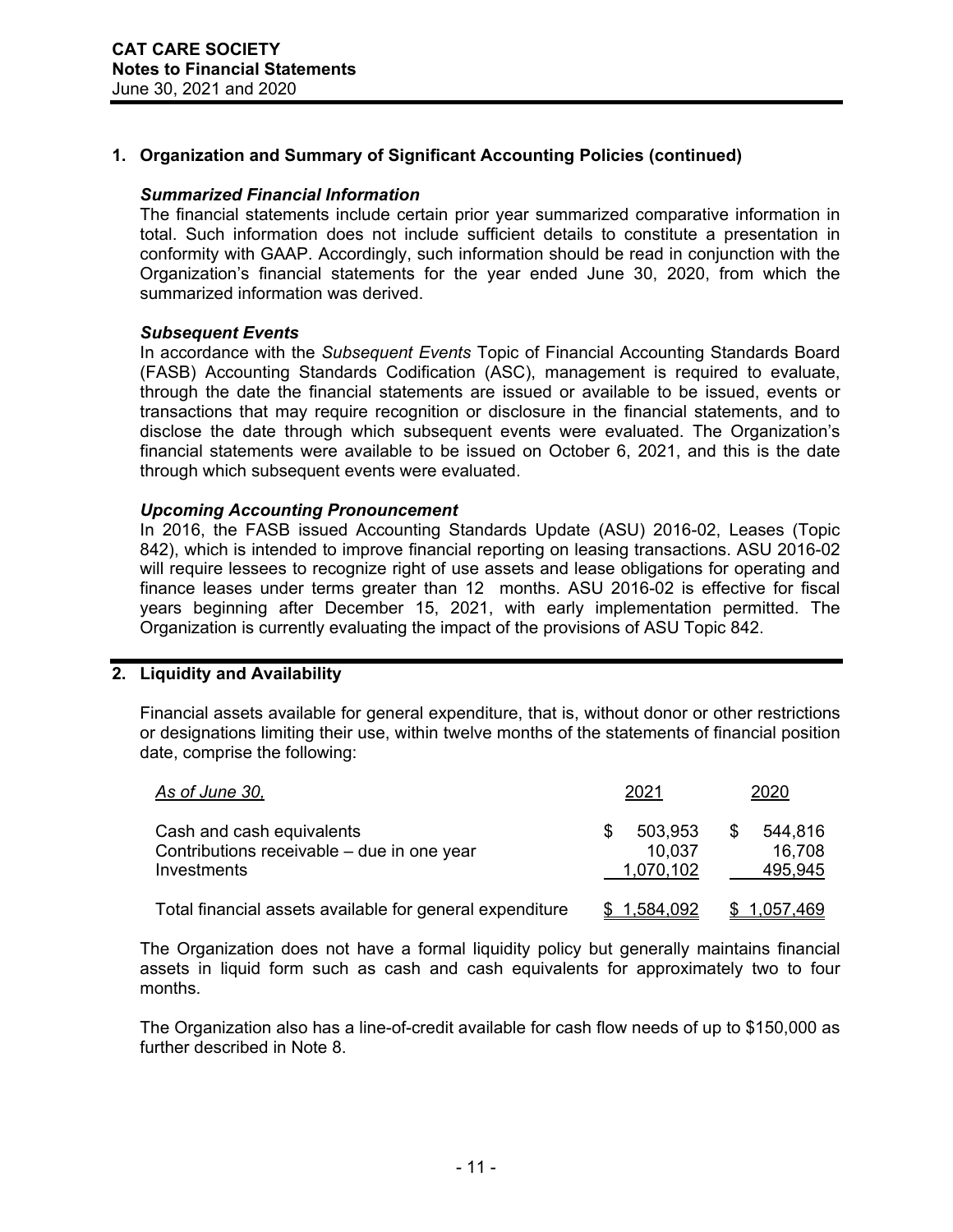## **3. Contributions Receivable**

The Organization has received a multi-year commitment from an estate. Management believes present value calculations are immaterial to the financial statements. Total contributions receivable are to be received as follows:

|                       | Estate<br>Other |        |              |
|-----------------------|-----------------|--------|--------------|
| Years Ended June 30,  | Receivable      | Donors | Total        |
| 2022                  | 10,037<br>S     | \$     | 10,037<br>\$ |
| 2023                  | 10,037          |        | 10,037       |
| 2024                  | 5,018           |        | 5,018        |
| Total - June 30, 2021 | 25,092          |        | 25,092       |
| Total - June 30, 2020 | 35.129          | 6.671  | -800         |

# **4. Inventory**

Inventory held for sale to the public consists of the following:

| As of June 30,        | 2021 |       | 2020 |       |
|-----------------------|------|-------|------|-------|
| Meow Mart merchandise |      | 8.650 |      | 8.300 |

# **5. Beneficial Interest in Assets held by Community First Foundation**

The Organization has entered into an endowment agreement with Community First Foundation (Note 10). While accounting for the Organization's funds as a separate entity, the Foundation commingles these funds with the funds of other entities for investment in order to achieve beneficial economies of scale and provide cost-effective access to professional investment management. As of June 30, 2021 and 2020, the fair value of the assets held by the Foundation totaled \$41,103 and \$34,507, respectively.

# **6. Property and Equipment**

Property and equipment consist of the following:

| As of June 30,                            | 2021                       | 2020                       |
|-------------------------------------------|----------------------------|----------------------------|
| Land<br><b>Buildings and improvements</b> | 100,000<br>\$<br>1,826,546 | 100,000<br>\$<br>1,811,611 |
| Furniture and equipment                   | 101,795                    | 83,152                     |
| Clinic equipment<br>Website               | 86,772<br>5,800            | 86,772<br>5,800            |
| Less: accumulated depreciation            | 2,120,913<br>(903,889)     | 2,087,335<br>(842, 604)    |
| Net property and equipment                | <u>217,024</u> .           | .244.731                   |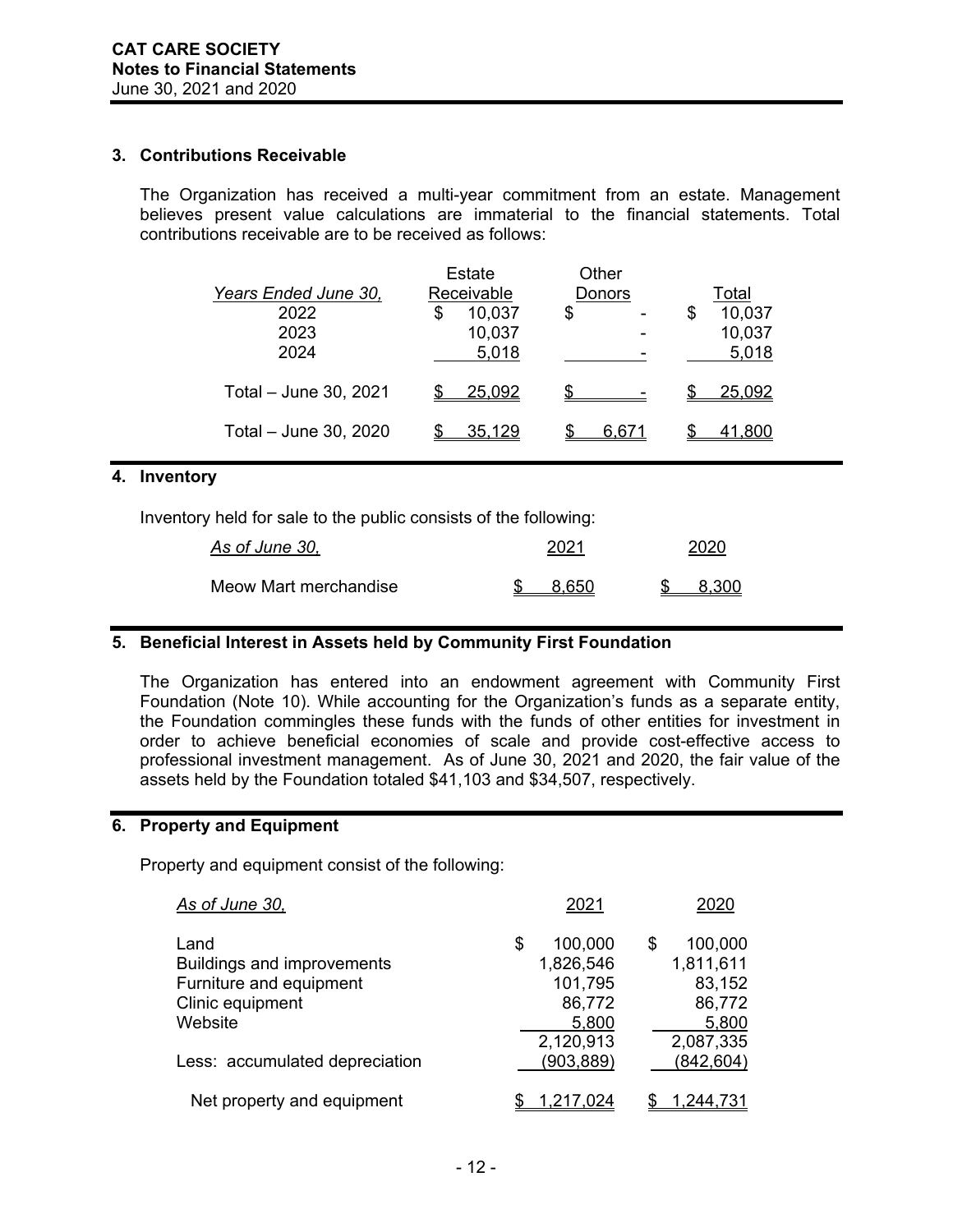# **7. Investments**

Investments consist of the following:

| As of June 30,                                                                      | 2021                                   | 2020                                 |
|-------------------------------------------------------------------------------------|----------------------------------------|--------------------------------------|
| Money market accounts<br><b>Mutual funds</b><br>Certificates of deposit<br>Equities | 224,386<br>756,477<br>75,811<br>13,428 | 4,325<br>404,956<br>75,788<br>10,876 |
| <b>Total Investments</b>                                                            | \$1,070,102                            | 495.945                              |

Investments, in general, are exposed to various risks, such as interest rate, credit, and overall market volatility. Due to the level of risk associated with various investments, it is reasonably possible that changes in the values of certain investments will occur in the near term and that such changes could materially affect the amounts reported in the financial statements.

Investment income without donor restrictions consists of the following:

| Years ended June 30,                                       |   | 2021               |     |                   |
|------------------------------------------------------------|---|--------------------|-----|-------------------|
| Interest and dividends<br>Realized and unrealized gains on | S | 928                | \$. | 128               |
| investments, net<br>Management fees                        |   | 121,774<br>(6.518) |     | 10,893<br>(5.269) |
| Total Investment Income                                    |   | 116,184            |     | 5.752             |

# **8. Line-of-Credit**

The Organization has a \$150,000 line-of-credit established at Bank of the West with an interest rate of prime plus 0.25%. There were no amounts outstanding on the line-of-credit at June 30, 2021 and 2020. The line-of-credit renews annually. The Organization is required to hold a certificate of deposit as collateral for this line-of-credit. As of June 30, 2021 and 2020, the balance of the certificate of deposit is \$75,811 and \$75,788, respectively.

The Organization also has overdraft protection of \$10,000 with an annual percentage rate of 14.25%. No amounts are outstanding on the overdraft line at June 30, 2021 and 2020.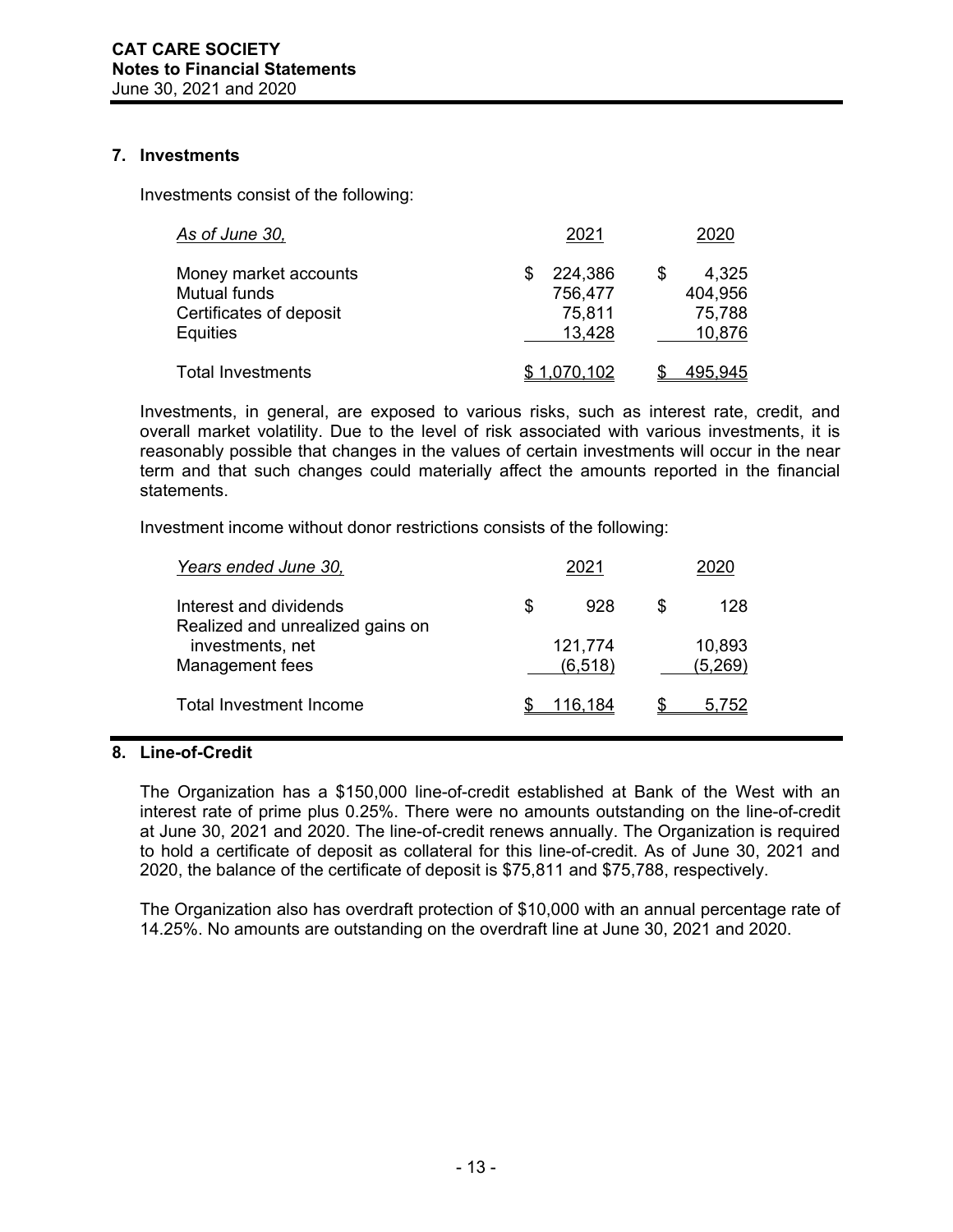# **9. Net Assets With Donor Restrictions**

Net assets with donor restrictions consist of the following:

| As of June 30,                                                                                | 2021             |     | 2020            |
|-----------------------------------------------------------------------------------------------|------------------|-----|-----------------|
| Subject to the passage of time:<br>Contributions receivable                                   | \$<br>25,092     | - S | 41,800          |
| Endowment:<br><b>Community First Foundation Fund</b><br>Accumulated earnings on the endowment | 30,000<br>11,103 |     | 30,000<br>4,507 |
| <b>Total Net Assets With Donor Restrictions</b>                                               | 66.195           |     | 76.307          |

Net assets totaling \$17,370 and \$10,664, were released from net assets with donor restrictions for the years ending June 30, 2021 and 2020, respectively, as a result of the Organization incurring expenditures satisfying the related restricted purpose.

# **10. Endowments**

The Organization endowment consists of funds held by Community First Foundation (CFF). The fund was established for the general operating needs of the Organization.

# *Interpretation of Relevant Law*

The Board of Directors of the Organization has interpreted Colorado's Uniform Prudent Management of Institutional Funds Act (UPMIFA) to allow, subject to the specific intent of a donor expressed in the gift instrument, for the appropriation or accumulation of so much of an endowment fund as the Organization determines is prudent for the uses, benefits, purposes, and duration for which the endowment fund is established. Such appropriation may take place even though an endowment is "under water" (i.e., the market value of the fund is less than the historical dollar value (HDV) of the fund), and the Organization is not required to utilize other Organization resources to bring the value of the endowment fund up to HDV.

The Board acknowledges that donors to an endowment fund intend that the principal of the endowment fund shall be preserved in perpetuity. In making a determination to appropriate or accumulate, the Organization shall act in good faith, with the care that an ordinarily prudent person in a like position would exercise under similar circumstances, and shall consider, if relevant, the following factors:

- (1) The duration and preservation of the fund
- (2) The purpose of the Organization and the donor-restricted endowment fund
- (3) General economic conditions
- (4) The possible effect of inflation and deflation
- (5) The expected total return from income and the appreciation of investments
- (6) Other Organization resources
- (7) The investment policies of the Organization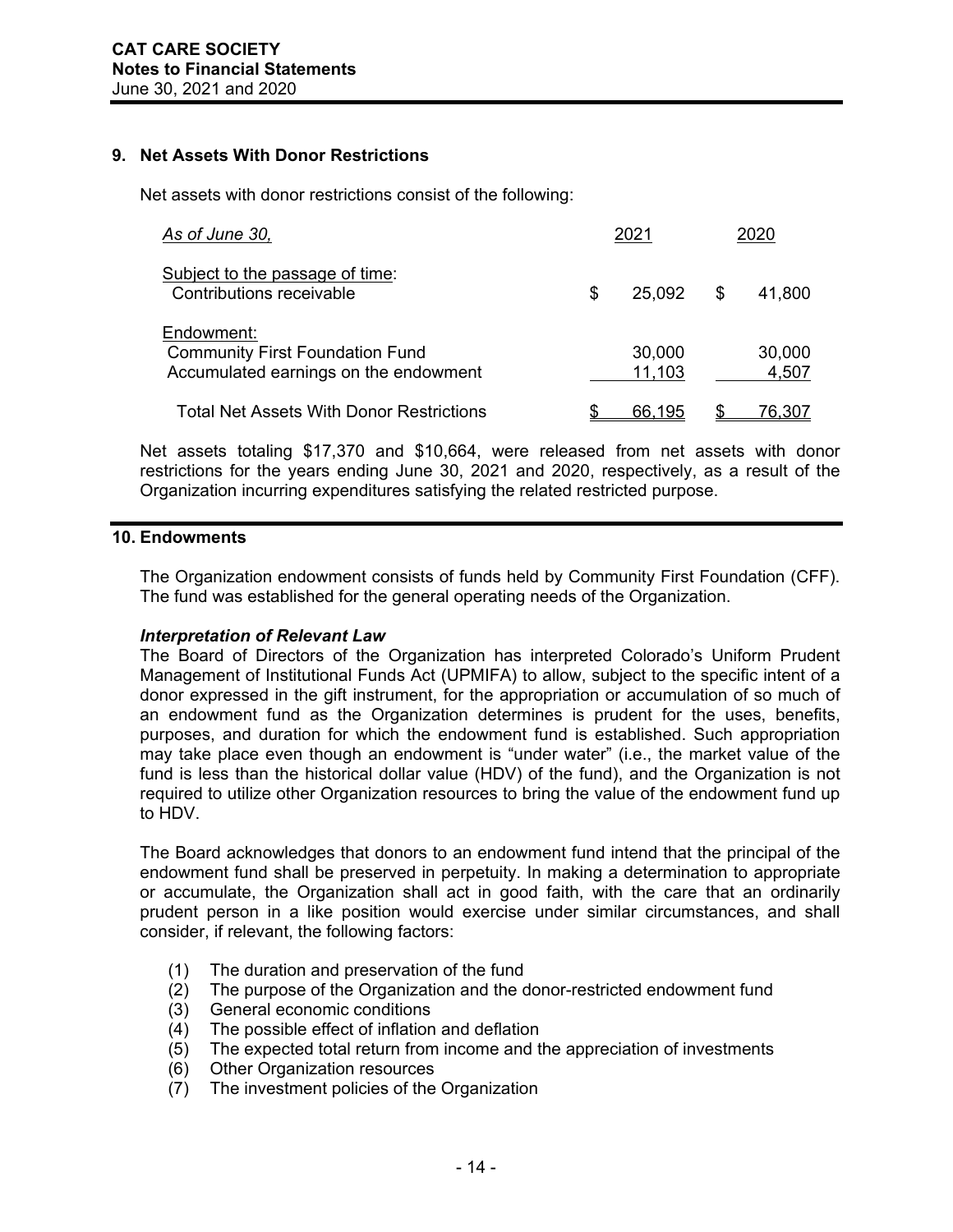# **10. Endowments (continued)**

The following are the changes in the endowment net assets:

|                                                                                                         | Accumulated<br>Earnings       | Perpetual in<br>Nature | Total                          |
|---------------------------------------------------------------------------------------------------------|-------------------------------|------------------------|--------------------------------|
| Balance, June 30, 2019<br>Investment income<br>Investment management fees<br>Appropriation of endowment | \$<br>3,948<br>1,524<br>(338) | \$<br>30,000           | \$<br>33,948<br>1,524<br>(338) |
| assets for expenditures                                                                                 | (627)                         |                        | (627)                          |
| Balance, June 30, 2020<br>Investment income<br>Investment management fees<br>Appropriation of endowment | 4,507<br>7,635<br>(377)       | 30,000                 | 34,507<br>7,635<br>(377)       |
| assets for expenditures                                                                                 | (662)                         |                        | (662)                          |
| Balance, June 30, 2021                                                                                  | 11.103                        | \$<br>30,000           | \$<br>41,103                   |

# *Funds with Deficiencies*

From time to time, the fair value of assets associated with donor-restricted endowment funds may fall below the level that the donor or UPMIFA requires the Organization to retain as a fund of perpetual duration. At June 30, 2021 and 2020, there was no such deficiency.

## *Spending Policy*

Disbursements from the endowment are determined by a spending policy established by the Board of Trustees. The spending policy will be reviewed at least annually by the Board. The current spending policy calls for disbursements of up to 2% of the average market value of the fund calculated over the three preceding fiscal years.

# *Investment Return Objectives*

The Organization follows the investment and spending policies adopted by Community First Foundation for endowment assets that attempt to provide a predictable stream of funding to programs supported by its endowment while seeking to maintain the purchasing power of the endowment assets.

# *Strategies Employed for Achieving Objectives*

To satisfy its long-term rate of return objectives, the Organization relies on the Community First Foundation's investment policies and strategies.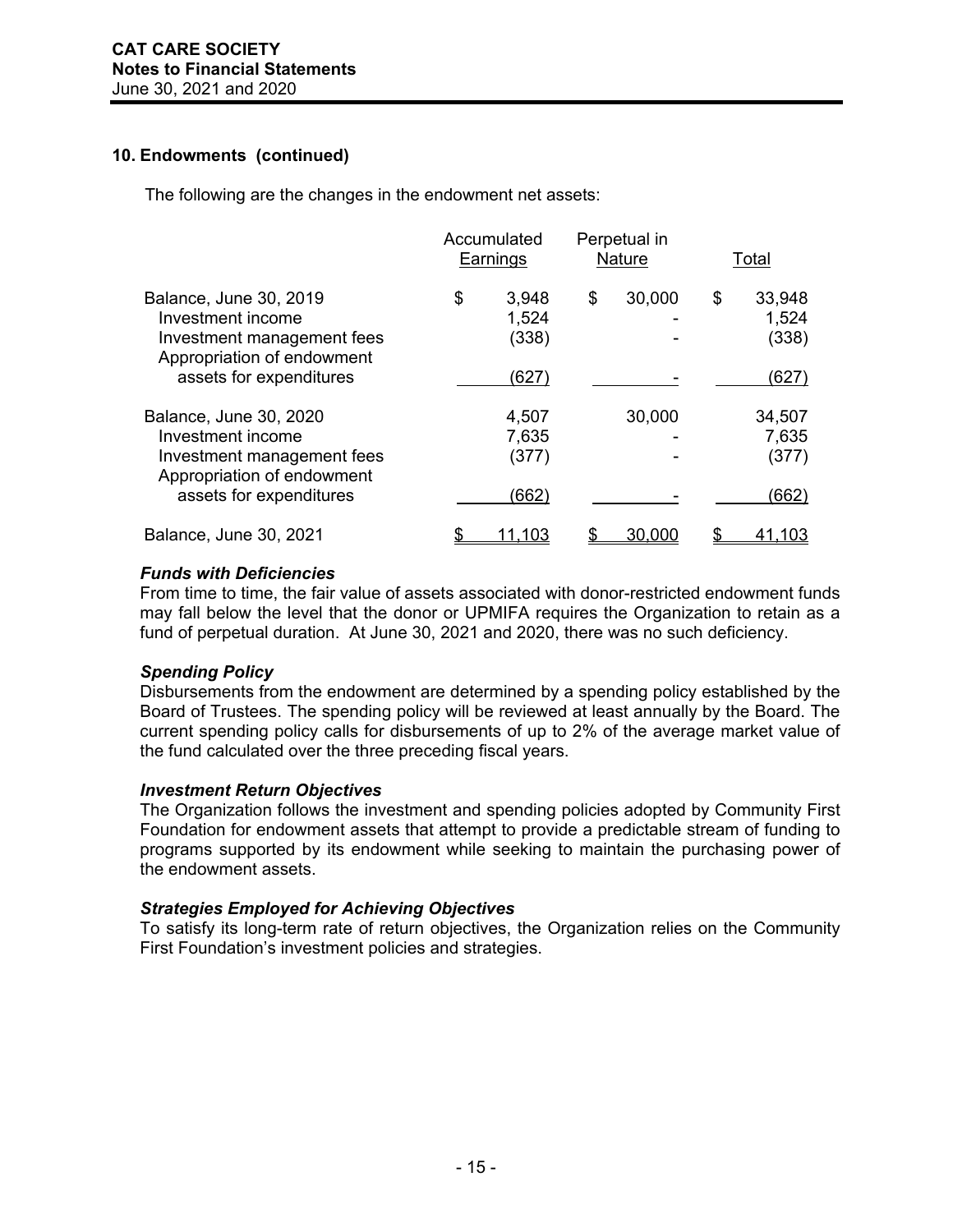## **11. Fair Value Measurements**

 The Organization has adopted the *Fair Value Measurements and Disclosures* Topic of FASB ASC, which among other things, requires enhanced disclosures about investments that are reported at fair value. The standard establishes a hierarchal framework that prioritizes the inputs used in measuring assets and liabilities at fair value.

 Assets and liabilities measured and reported at fair value are classified and disclosed in one of the following categories:

Level 1 – Quoted prices are available in active markets for identical assets or liabilities as of the reporting date.

Level 2 – Pricing inputs are other than quoted prices in active markets, which are either directly or indirectly observable as of the reporting date, and fair value is determined through the use of models or other valuation methodologies.

Level 3 – Pricing inputs that are unobservable and include situations where there is little, if any, market activity. The inputs into the determination of fair value require significant management judgment or estimation.

 Following is a description of the valuation methodologies used for assets measured at fair value:

Money market funds: Valued measured using \$1 as the net asset value.

Mutual funds and equities: Fair value based on quoted price in active markets.

Certificates of deposit: Valued using quotes from published market data and other observable market information.

 Beneficial interest in assets held by Community First Foundation: Valued as reported by the organization holding the funds, based on the fair value of the underlying assets consisting mainly of equities and fixed income securities which were based on quoted market prices.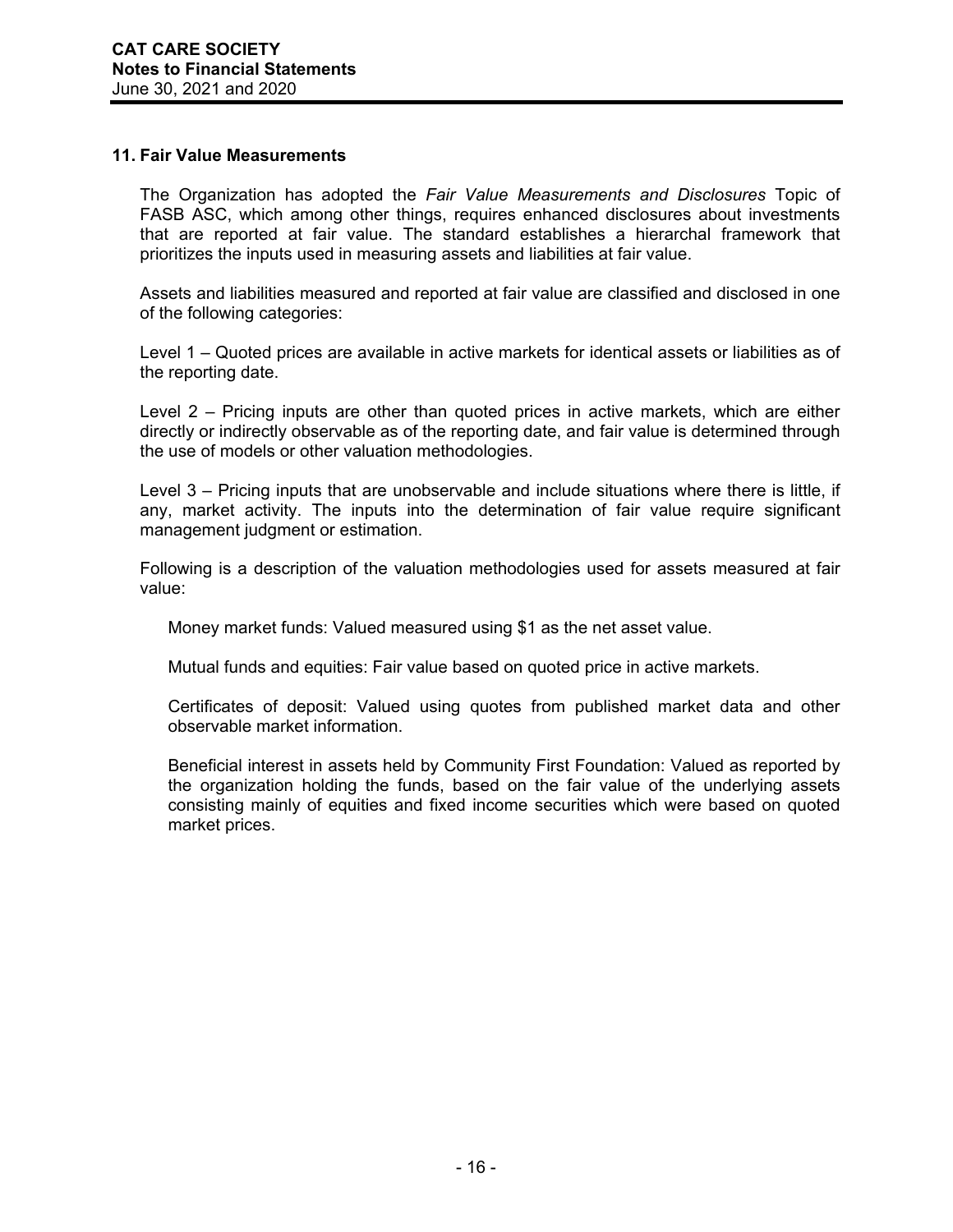# **11. Fair Value Measurements (continued)**

 The following tables present the fair value measurements of assets recognized in the accompanying statements of financial position at fair value on a recurring basis and the level within the FASB ASC fair value hierarchy in which the fair value measurements fall at June 30, 2021 and 2020.

| As of June 30, 2021                | <b>Fair Value Measurements Using</b> |                                      |         |              |
|------------------------------------|--------------------------------------|--------------------------------------|---------|--------------|
|                                    | Level 1                              | Level 2                              | Level 3 | Total        |
| Beneficial interest in assets held |                                      |                                      |         |              |
| by Community First Foundation      | \$                                   | \$41,103                             | \$      | \$<br>41,103 |
| Mutual funds                       | 756,477                              |                                      |         | 756,477      |
| Certificate of deposit             |                                      | 75,811                               |         | 75,811       |
| Equities                           | 13,428                               |                                      |         | 13,428       |
| Money market accounts              |                                      | 224,386                              |         | 224,386      |
|                                    | <u>769,905</u>                       | \$341,300                            |         | \$1,111,205  |
| As of June 30, 2020                |                                      | <b>Fair Value Measurements Using</b> |         |              |
|                                    | Level 1                              | Level 2                              | Level 3 | Total        |
| Beneficial interest in assets held |                                      |                                      |         |              |
| by Community First Foundation      | \$                                   | \$34,507                             | \$      | \$<br>34,507 |
| <b>Mutual funds</b>                | 404,956                              |                                      |         | 404,956      |
| Certificate of deposit             |                                      | 75,788                               |         | 75,788       |
| Equities                           | 10,876                               |                                      |         | 10,876       |
| Money market accounts              |                                      | 4,325                                |         | 4,325        |
|                                    | <u>\$415,832</u>                     | \$114,620                            |         | 530,452      |

# **12. Operating Lease**

The Organization leases office equipment under an operating lease expiring in June 2026. Future minimum lease payments under this operating lease are as follows:

| Years Ending June 30: |             |
|-----------------------|-------------|
| 2022                  | 3,300<br>\$ |
| 2023                  | 3,300       |
| 2024                  | 3,300       |
| 2025                  | 3,300       |
| <b>Thereafter</b>     | 1,650       |
| Total                 | 14,850      |

Rent expense under all operating leases totaled \$2,800 and \$2,800, for the years ended June 30, 2021 and 2020, respectively.